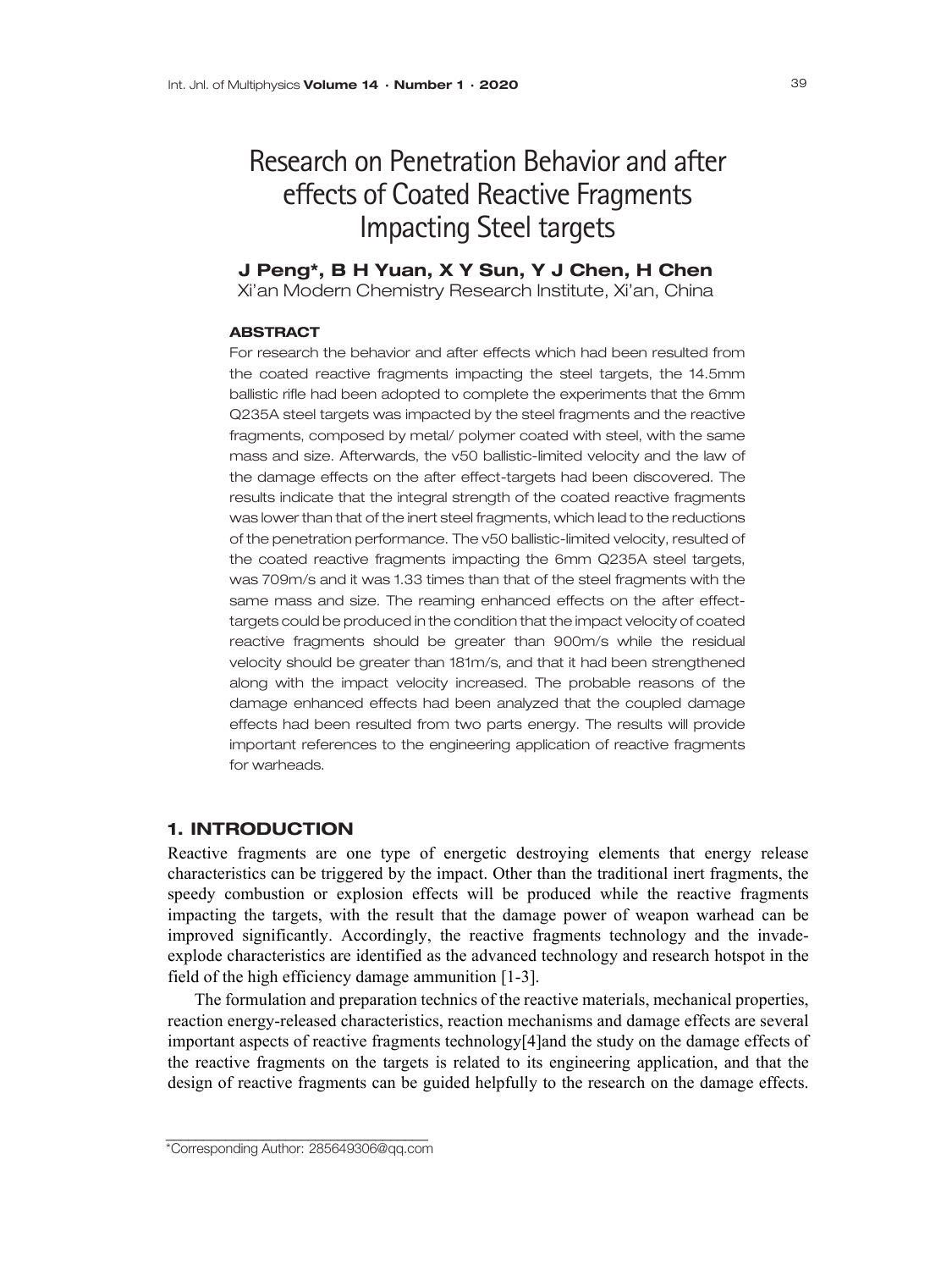The damage effects, which was resulted in two kinds of metal/polymer reactive materials based on different metals (Al and Ti) impacting the steel targets, had been carried out by Jun-Feng Shuai [5]to obtain the impact energy-released effect of the reactive fragments and the

reaming effects on the steel targets. Zhong-hua [6] Lu used explosive gun device to study the penetration characteristics of metal polymer fragments impacting medium-thick aluminum targets. The ballistic rifle experimental device had been used by Jin Chen [7] to study the penetration performance of reactive fragments impacting steel targets, and the empirical relationship of the ballistic limit velocity, resulted from reactive fragments impacting steel targets, had been obtained and that the differences between such reactive fragments and steel fragments had been analyzed. The ballistic rifle device had been used also by F.Y.Xu [8]to study the penetration effects of the metal/polymer cylindrical reactive fragments which had been formed by cold pressing and sintering on aluminum targets of different thickness, as a result the semi-empirical analysis model of ballistic limit for reactive fragments had been obtained and the mechanisms of influence on penetration capability from the reaction behavior of reactive fragments had been analyzed. The corresponding study on the damage effects of the reactive fragments impacting targets had been carried out by Brett Sorensen [9]et al. The limitations of these studies were known as that the research results and the actual experimental results of warheads explosion was mismatching. These defects were caused by that the "exposed" reactive fragments by the reactive materials directly or coated simply had been tested, therefore the mechanical and structure strength of the reactive fragments was weakened. It was applied to antipersonnel warheads and they had been broken, disintegrated and reacted before reaching targets thus the damage abilities had been lost.

Based on the above factors, the reactive fragments composed by the reactive materials of metal/ polymer coated with steel had been designed in this study and then they had better mechanical strength and chemical stability than above-mentioned "exposed" reactive fragments by the reactive materials directly or coated simply. Besides, the results of the warheads static explosive experiments showed that the initial velocity obtained of the reactive fragments could up to 2000 m/s and remained intact after been impacted by warheads explosion, what's more the energy-released of reaction, triggered by impacting targets, could meet the tactical requirements. As a result, the reactive fragments have a good application prospect in fragment warheads. The ballistic rifle systems had been adopted to study the penetration characteristics of the coated reactive fragments with steel and the inert steel fragments penetrating steel targets. The ballistic limit velocity and aftereffect damage on the targets had been analyzed contrastively crossing the above two dimensions. Further, the mechanisms of the damage enhanced effects had been expounded based on the experimental phenomena and results analysis, in order to provide certain references for the design of the reactive fragment warheads.

# 2. EXPERIMENT DESIGN

### 2.1. Experimental samples

The structure, formed inner reactive materials coated the outer steel shell had been adopted for the coated reactive fragments, which had been prepared by the process of preparation of the reactive materials, molding[4] and encapsulation, etc. The experimental sample was shown in Figure 1. The mass of coated reactive fragments was about 10g, the outer diameter was 12mm and the height was 12mm. a metal/polymer system, composed of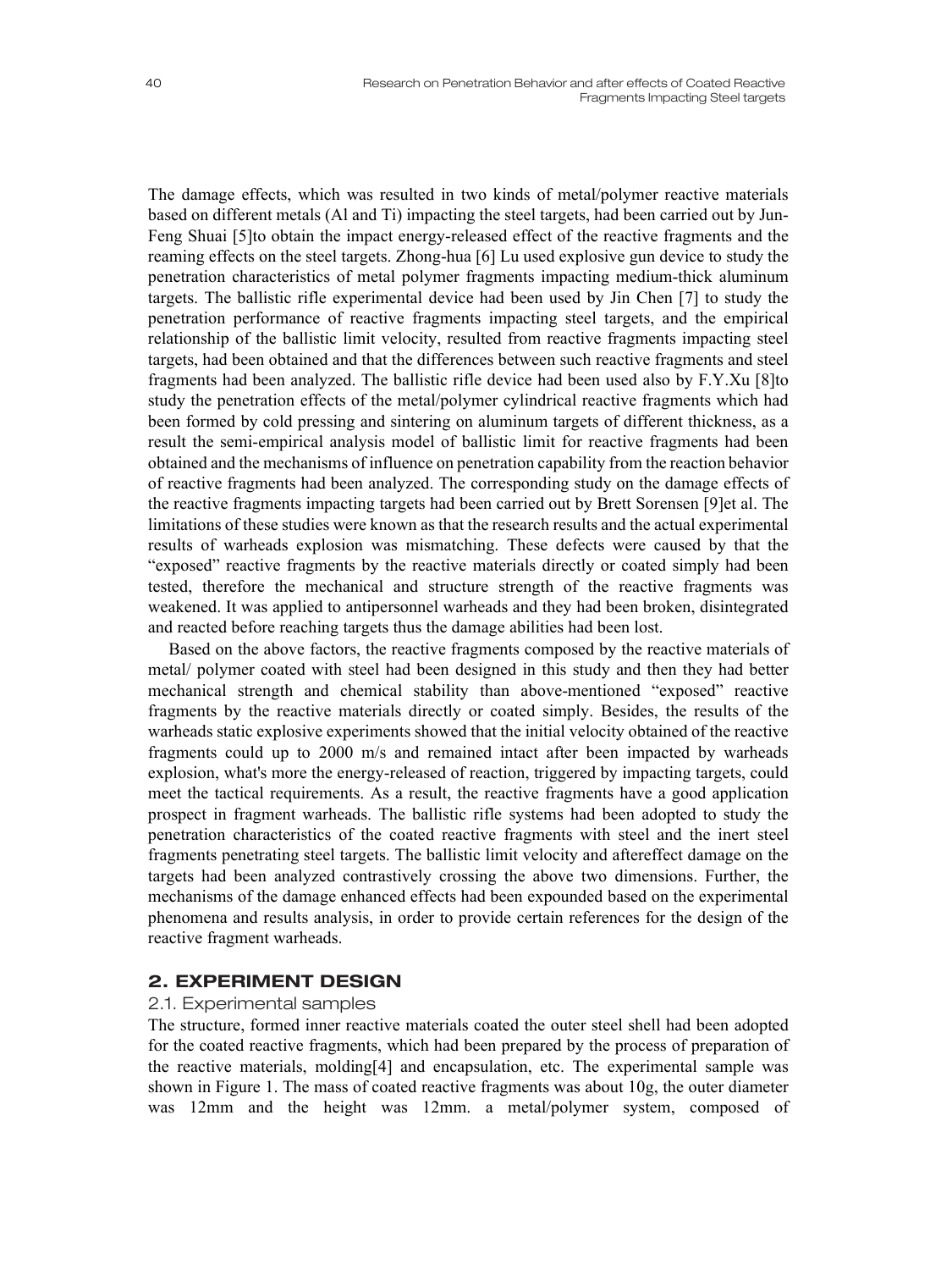Al/PTFE/W/other reactive metals, had been adopts for the reactive materials. The outer diameter was 9mm, the height was 9mm, the mass was 4.4g and the density was the same as steel. The low carbon steel fragments was counted as the inert fragments, with the same mass and size as the coated reactive fragments.

The experimental targets plates had been made of Q235A steel, the size of them was 200mm×200mm, the thickness was 6mm.The after-effect aluminum targets with the same size and 3mm thickness, made of 2A12 aluminum alloy, had been placed at the back of the steel targets 200mm away.

#### 2.2. Experimental devices

The experimental devices had been composed of 14.5mm ballistic rifle, cartridge holder, fragments, velocity measurement targets, double-layer spacing targets, retroreflector and high-speed camera. The schematic diagram of the experimental devices was shown in Figure 2. The launching velocity of the reactive fragments could be controlled with the propelling charge of the ballistic rifle and the velocity of fragments impacting targets could be calculate with the velocity measurement targets system.

#### 2.3. Experimental conditions

The velocity range of the experimental fragments impacting the targets was 500~1400m/s, what was the range of launching velocity for the ballistic rifle.

Multiple damage effects, composed shock wave and thermal damage and others, which had been produced by the chemical reactions, caused by the reactive fragments impacting the targets. Therefore, in this study, the perforation diameter or area of the targets and lifted altitudes in targets side, measured by Vernier calipers or image processing software, had been regarded as the parameters to indicate damage-enhanced effects and the measurement methods was shown in Figure 3. At the same time, the firing phenomenon of bullet-target impacting had been observed by high-speed camera and the duration of the flame had been recorded, which had been taken as the parameters of the chemical reactions and the severity of the reactions of the reactive fragments.

A total of 21 times experiments had been completed effectively, including the inert steel 7 times and reactive fragments 14 times



Figure 1: The reactive fragments and double-layer spacing targets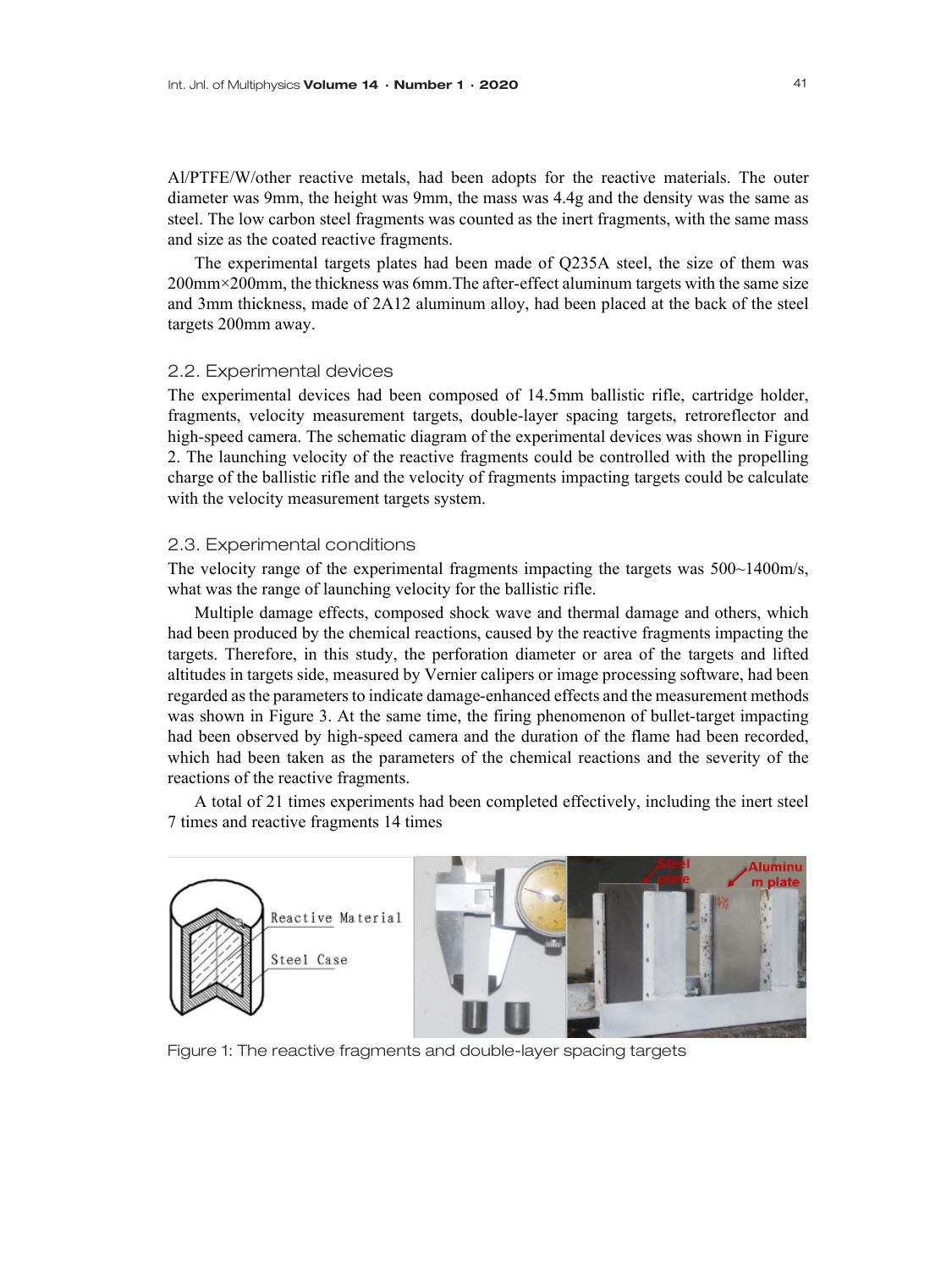

4- velocity measurement targets, 5-targets, 6- retroreflector, 7- high-speed camera

Figure 2: Schematic diagram of experimental devices



Figure 3: The Measurement method of experiment results

# 3. RESULT AND DISCUSSION

3.1 Analysis for the processes of the fragments penetrating the targets In this study, the processes and phenomena of the reactive fragments penetrating the targeted plates had been recorded by the high-speed camera. In order to obtain the sharper images, the frame frequency of shooting had been improved as much as possible under the conditions of field light(the frame frequency of high-speed camera had been set at 3000 frames/s and the exposure time at 330us). The images of fragments penetrating the targets under three typical working conditions at different times was shown in Figure 4.

The circumstances, the targets could not be penetrated by fragments was shown in Figure 4 (a). In this instance, the velocity of the fragments impacting the targets(v) was 593m/s and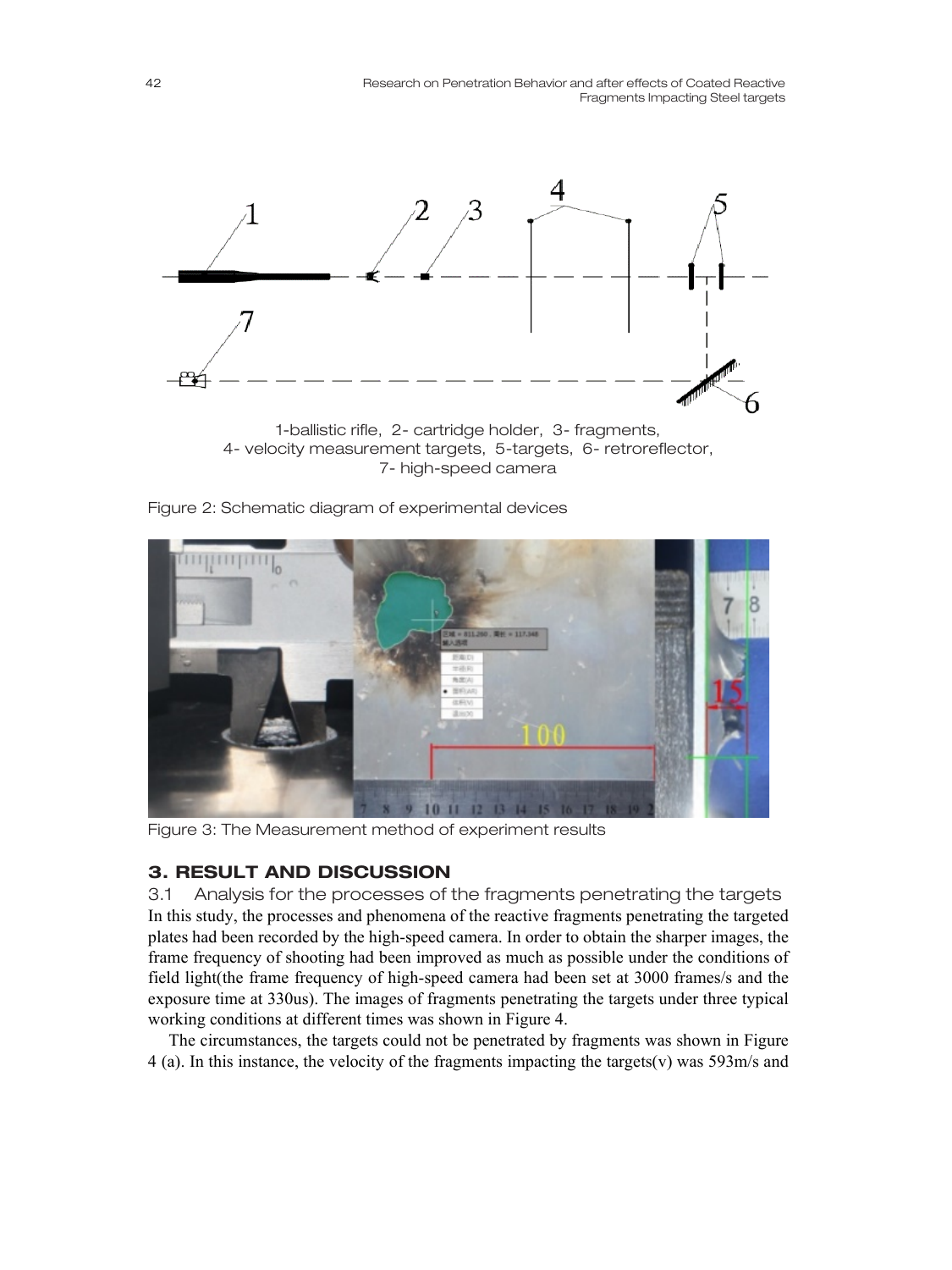bright flame was generated in front of the steel targets for a about 6.6ms duration. Obviously, the targeted plates could not be penetrated by fragments, but certain reactions had been initiated by the impact. The duration of the flames which had been generated by the process of the inert steel fragments penetrating the targets was extremely short, almost synchronized with the generation process, and the time scales was about tens microseconds. The flames, generated by the process of the inert steel fragments penetrating the targets, could be can observed hardly under the frame frequency of high-speed camera in this experiment. Therefore, it also was ignited and reacted although the targets could not be penetrated what would be verified furtherly from the image analysis of the damage effects on the targeted plates.

The circumstances, the targets had been penetrated by fragments was shown in Figure 4 (b). In this instance, the velocity of the fragments impacting the targets(v) was 731m/s and bright flame was generated between the steel and aluminum targets for a about 16.5ms duration while that was not appeared in the after-effect targets. The velocity of the fragments impacting the targets was low and it should be near the fragments ballistic-limited velocity.

The circumstances, the targeted plates had been penetrated completely by fragments was shown in Figure 4 (c). In this instance, the velocity of the fragments impacting the targets $(v)$ was 1249m/s and bright flame was generated between the steel and aluminum targets for a about 99.9ms duration. The duration and brightness of the flames was closely related to the impact velocity and that could been improved markedly with the impact velocity increase. The duration of the flames could reach to 133ms when the impact velocity of fragments was 1410m/s.

It was considered that the completeness of the reactions was determined by velocity of the fragments impacting the targets. The degree of erosion and damage for the fragments was positive correlated with the impact velocity. The results of the study[8] showed that when the degree of erosion and damage of the shell reached a certain level what was insufficient to the constraint the internal reactive materials effectively, the completeness of the reactions was improved along with the impact velocity increase, thereby forming a longer duration of the flames. It will be predicted evidently that the completeness of the reactions can be maximized when the impact velocity reaches a certain upper limit threshold velocity what will require the further researches to ascertain, due to the restrictions from the upper limit of the launching velocity of the experimental devices in this study.

#### 3.2. Damage effects on the targets

#### 3.2.1. Damage effects on the steel targets

The typical images of the holes, penetrated with the two types of fragments, was shown in Figure 5. The results of reactive fragments penetration was correspond to the images which had been recorded by the high-speed camera in Figure 4. As shown in the figure, a large radial deformation had been resulted in the processes of the reactive fragments penetrating the steel targets and the head section structure of the coated shell had been damaged, moreover the body section had been turned over backwards. It was similar to inert steel fragments in that the axial upsetting had been resulted in the processes of the reactive fragments penetrating the targets and shear damage had been resulted from the reverse motion of the outside edge of the upsetting. At this point, the strength of the contact center with the targets played the great significant roles in the penetration ability. However, the penetration ability of the reactive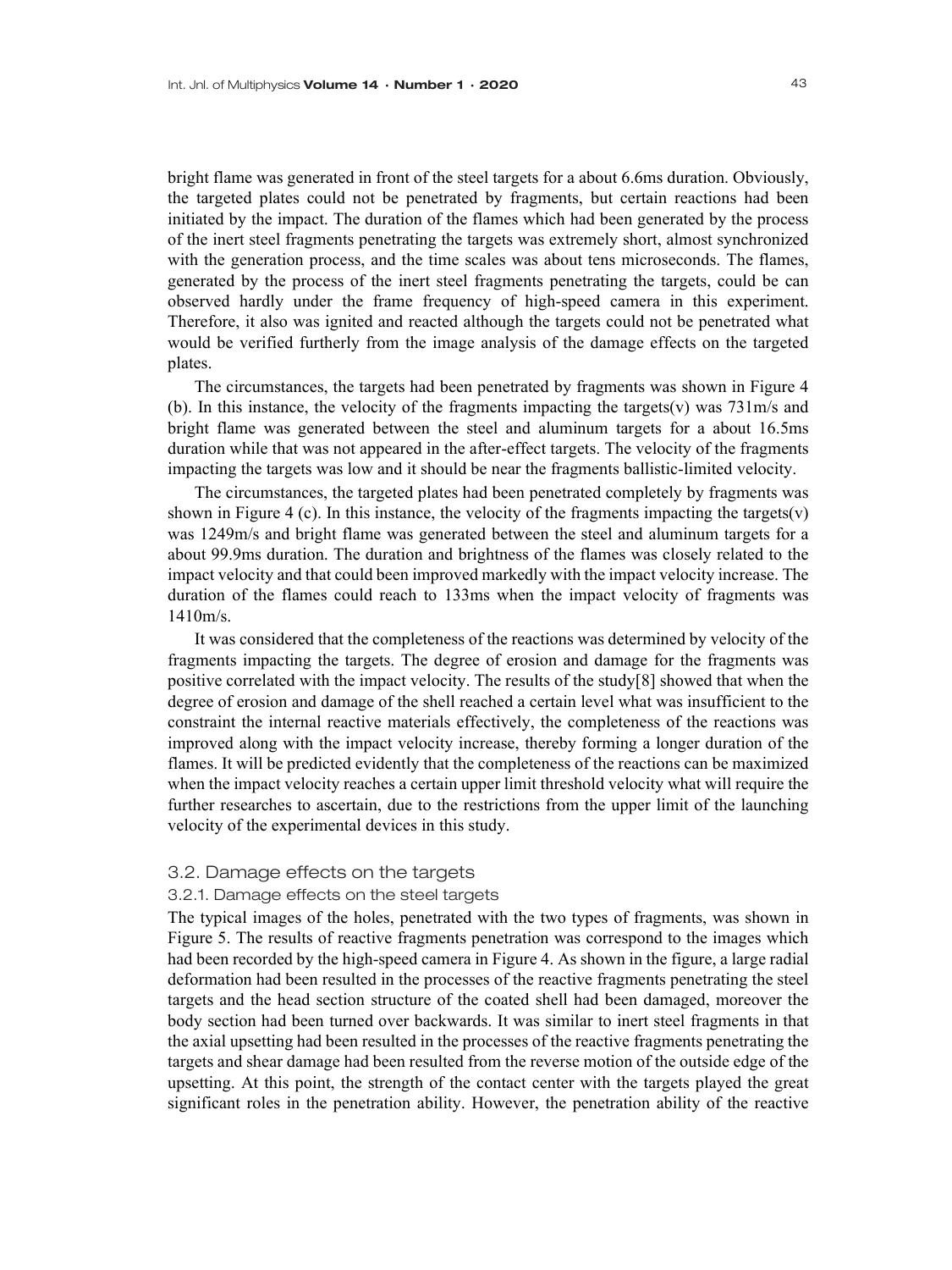fragments had been weakened than that of the inert steel fragments since the strength of the reactive materials in the center of the reactive fragments was much lower than that of steel. In the circumstances that the targets could not be penetrated by the fragments, the black traces had been presented on the contact edge between the fragments and the targets, indicating that ignition reaction had been triggered in the reactive materials at the head of the reactive fragments during the penetration processes, and what could also been verified from the flames shown in Figure 4 (a).

The diameter of penetrated holes of the targets is an important indicator, which is generally used to characterize the damage power of fragments. The diameter data of penetrated holes by these experiments was shown in Table 1.

In Table I, v represented the velocity of the fragments impacting the targets, d represented the diameter of penetrated holes to the targets, and d0 represented the initial diameter of the fragment. In order to characterize the increment of the diameter of penetrated holes relative to the initial diameter of the fragments, command that.

$$
N = d/d_0 \tag{1}
$$

N represented the multiples of the aperture, resulted from the fragments impact the targets, to the initial diameter of the fragments. It could be known that the aperture was 1.35~1.65 times to the initial diameter of the reactive fragments, and that was  $1.21 \sim 1.4$  times to the steel fragments.



Figure 4: The processes of reactive fragments impacting the target plate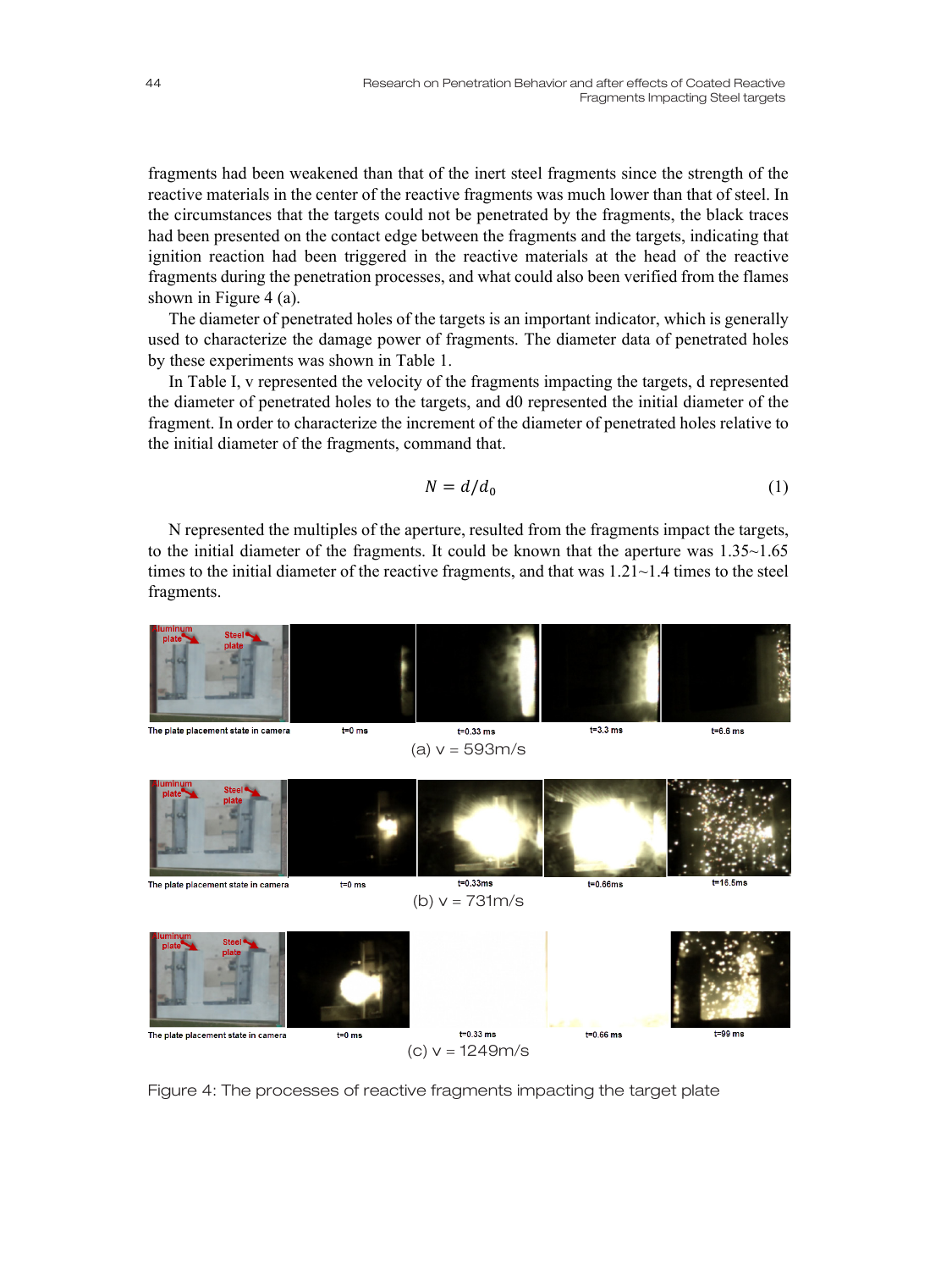

(a) Reactive fragments  $v = 593$  m/s



(b) Reactive fragments  $v = 731 \text{ m/s}$ 



(c) Reactive fragments v = 1249 m/s



(d) Steel fragments  $v = 854$  m/s

Figure 5: The typical images of the penetrated holes into the steel targets, effects of reactive and steel fragments on the targets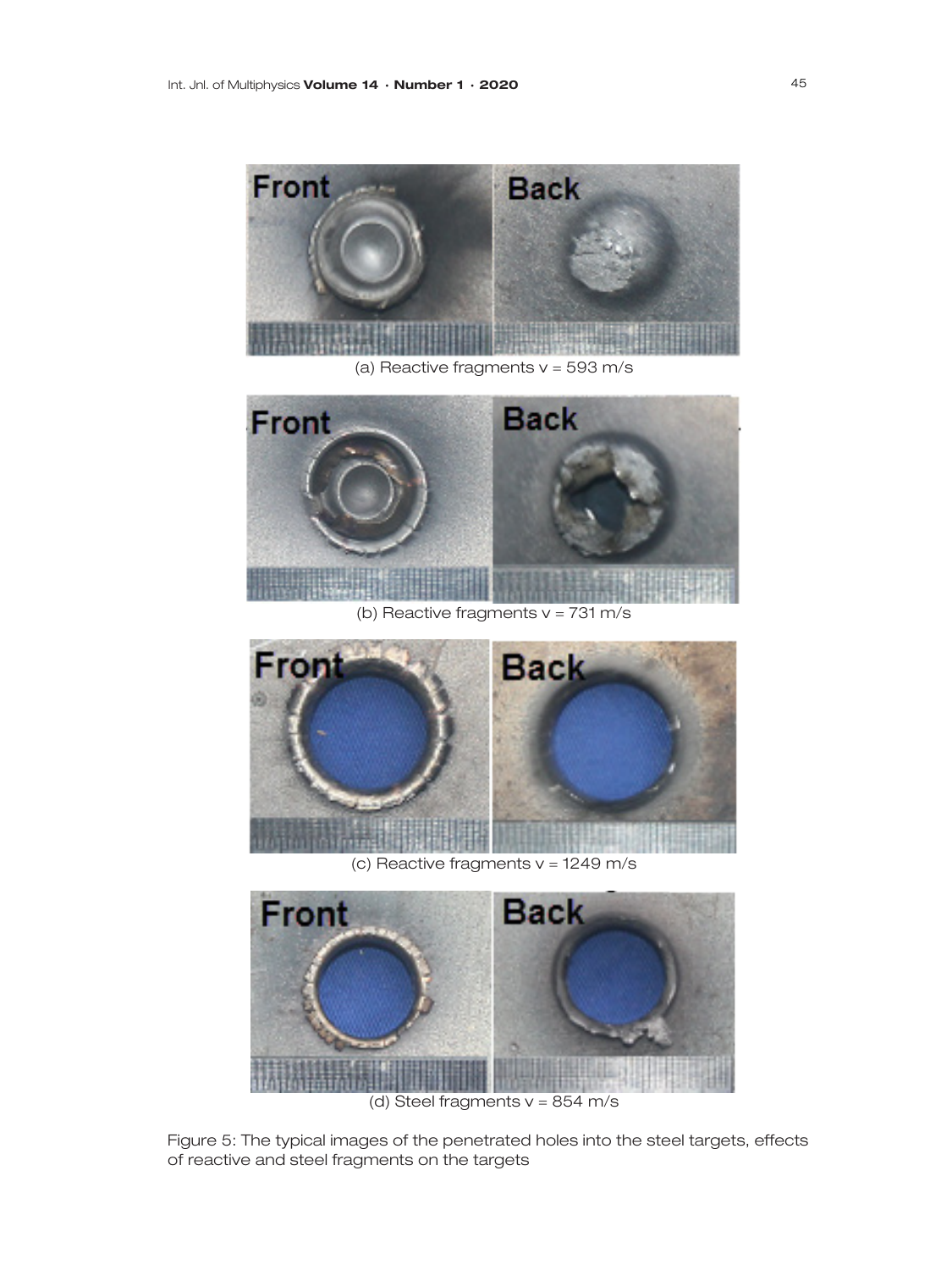The change curve of the targets aperture with the impact velocity of the fragments, which had been obtained by Origin software based on the linear fitting of least-squares method, was shown in Figure 6. It could be known that diameter of penetrated holes had been increased with the increase of the impact velocity and the gradient of the linear fitting line of the reactive fragments was basically the same as that of the steel fragments. The diameter of holes, penetrated with the reactive fragments had been increases by 10% when the targets was impacted by the two types fragments at the same velocity.

| <b>Number</b>  | Fragment              | v/(m/s) | d/(mm) | $N = d/d_0$ |
|----------------|-----------------------|---------|--------|-------------|
| 1              | <b>Steel Fragment</b> | 500     |        |             |
| $\overline{c}$ |                       | 651     | 14.5   | 1.21        |
| $\overline{3}$ |                       | 710     | 14.9   | 1.24        |
| $\overline{4}$ |                       | 854     | 15.7   | 1.31        |
| 5              |                       | 1020    | 16.9   | 1.41        |
| 6              |                       | 1193    | 16.8   | 1.40        |
| 7              |                       | 1300    | 16.9   | 1.41        |
| $8\,$          | Reactive Fragment     | 593     |        |             |
| 9              |                       | 610     |        |             |
| 10             |                       | 619     | 16.5   | 1.38        |
| 11             |                       | 731     | 16.7   | 1.39        |
| 12             |                       | 732     | 16.5   | 1.38        |
| 13             |                       | 830     | 17.8   | 1.48        |
| 14             |                       | 864     | 17.9   | 1.49        |
| 15             |                       | 871     | 16.8   | 1.40        |
| 16             |                       | 1030    | 17.2   | 1.43        |
| 17             |                       | 1032    | 17.6   | 1.47        |
| 18             |                       | 1047    | 17.8   | 1.48        |
| 19             |                       | 1249    | 18.6   | 1.55        |
| 20             |                       | 1270    | 19.8   | 1.65        |
| 21             |                       | 1410    | 19.3   | 1.61        |

Table 1: The Perforated Hole Diameter of Steel plate



Figure 6: The relationship between diameter of the penetrated holes and impact velocity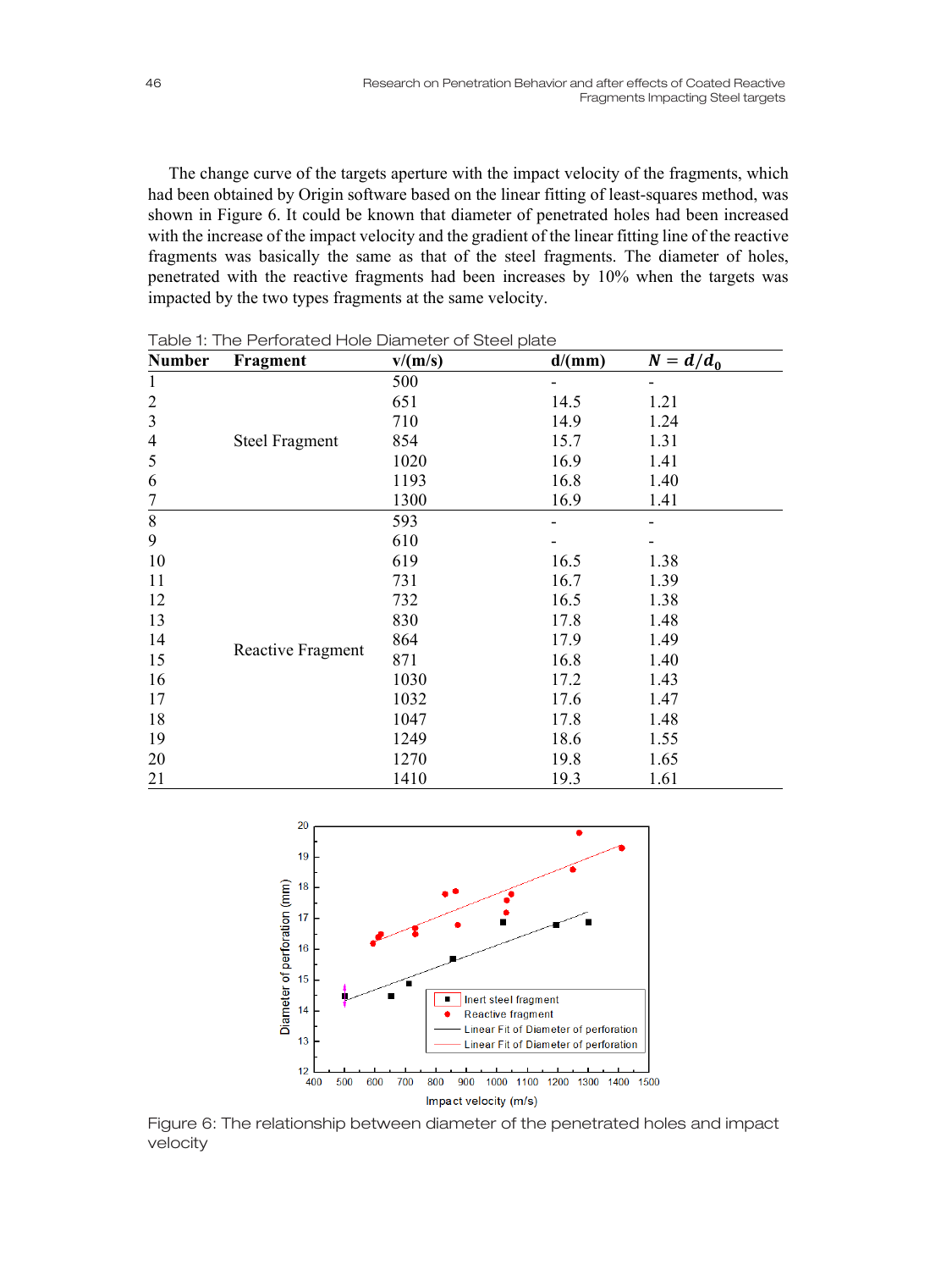#### 3.2.2 Damage effects on the aluminum targets

The typical images of the holes, penetrated with the two types of fragments to the aluminum targets was shown in Figure 7. The after-effect damages could not been resulted under the condition that the impact velocity of the fragments (v) was 593m/s and 731 m/s. When the impact velocity was 1249m/s, the remarkable reaming with the irregular shapes could be produced by reactive fragments impacting the after-effect aluminum targets, accompanied by the strong plastic flanging effects. The diameter circular holes, penetrated with the steel fragments impacting the after-effect targets, was slightly larger than the diameter of the steel fragments.



(a) Reactive fragment v=1249m/s



(b) Steel fragment v=854m/s

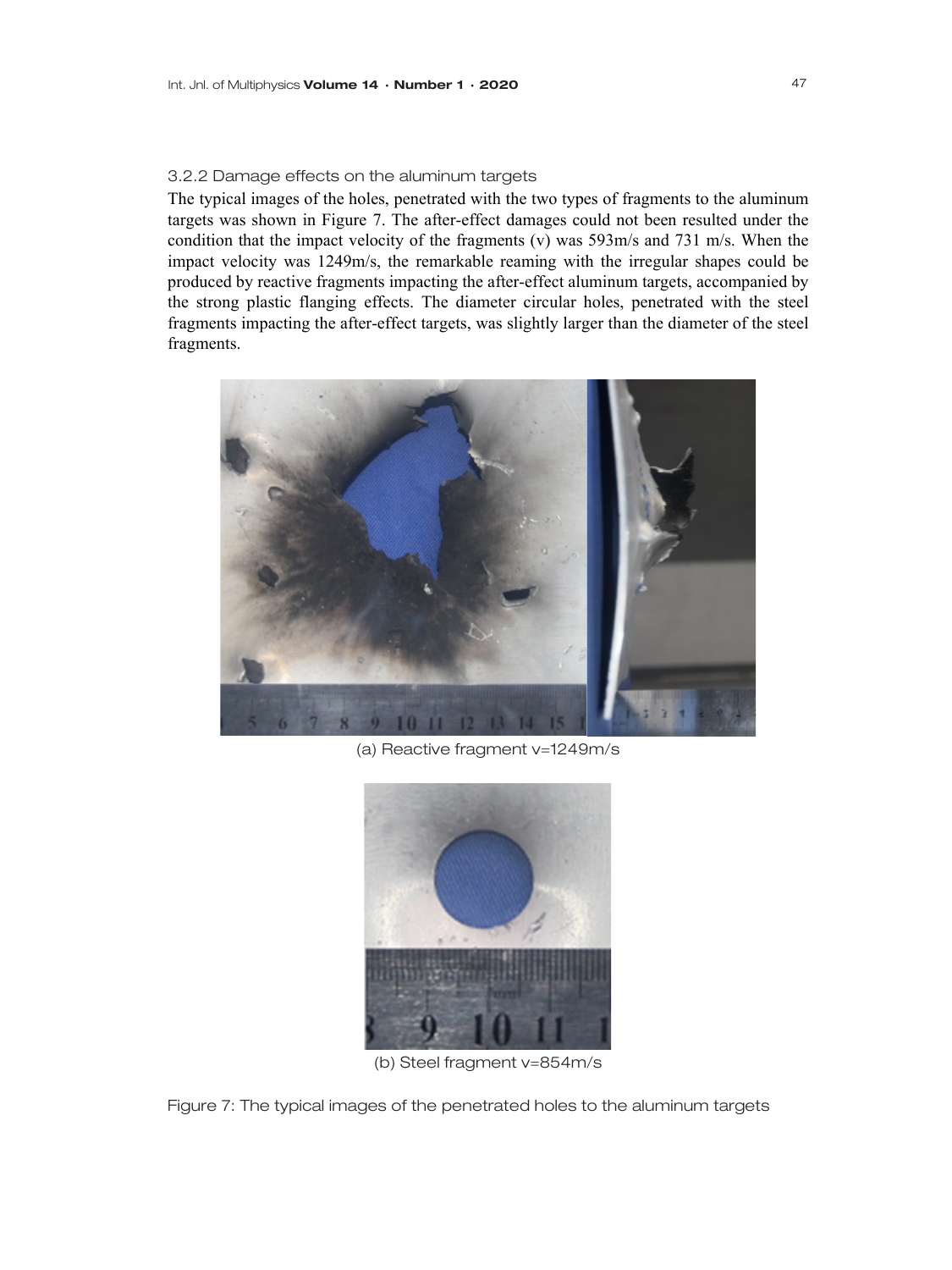The holes with the irregular shapes had been penetrated to the aluminum targets under the condition that the impact velocity of the fragments was greater than a certain threshold. Therefore, the area of the penetrated holes to the aluminum targets could been used as the parameter to characterize the after-effect power of the fragments. The area of the holes, penetrated the after-effect aluminum targets by this experiment, was shown in Table 2.

| Number           | Fragment              | v/(m/s) | S/(mm) | $\eta = S/S_0$ |
|------------------|-----------------------|---------|--------|----------------|
| 1                | <b>Steel Fragment</b> | 500     |        |                |
| $\boldsymbol{2}$ |                       | 651     | 201    | 1.78           |
| $\mathfrak{Z}$   |                       | 710     | 209    | 1.85           |
| $\overline{4}$   |                       | 854     | 214    | 1.89           |
| 5                |                       | 1020    | 227    | 2.01           |
| 6                |                       | 1193    | 227    | 2.01           |
| $\frac{7}{8}$    |                       | 1300    | 227    | 2.01           |
|                  | Reactive Fragment     | 593     |        |                |
| 9                |                       | 610     |        |                |
| 10               |                       | 619     |        |                |
| 11               |                       | 731     |        |                |
| 12               |                       | 732     |        |                |
| 13               |                       | 830     | 269    | 2.38           |
| 14               |                       | 864     | 41     | 0.36           |
| 15               |                       | 871     | 149    | 1.32           |
| 16               |                       | 1030    | 615    | 1.81           |
| 17               |                       | 1032    | 354    | 3.13           |
| 18               |                       | 1047    | 367    | 3.25           |
| 19               |                       | 1249    | 1403   | 12.42          |
| 20               |                       | 1270    | 956    | 8.46           |
| 21               |                       | 1410    | 1351   | 11.96          |

Table 2: The Perforation Hole Area of the aluminum targets

S represented the area of the penetrated holes to the after-effect aluminum targets,  $S_0$ represented the initial section area of the fragments. In order to characterize the damageenhanced effects on the after-effect aluminum targets, command that.

$$
\eta = S/S_0 \tag{2}
$$

 $\eta$  represented the multiples of the penetrated holes area to the initial section area of the fragments. It could be known that the damage enhanced effects could reach 12.42 times to the initial section area of the reactive fragments and that of steel fragments was twice only.

The change curve of the area of the penetrated holes to the after-effect aluminum targets with the impact velocity of the fragments was shown in Figure 8. The area of the holes, penetrated to the after-effect aluminum targets with the inert steel fragments, had been remained about the same with the increase of impact velocity. However, the area of the holes, penetrated with the reactive fragments, had been improved significantly with the increase of impact velocity when the impact velocity was greater than a certain threshold. The intersection of the two curves in Figure 8 has been taken as the velocity threshold of the damage enhanced effects and the impact velocity  $(v_{cr})$  was 900m/s.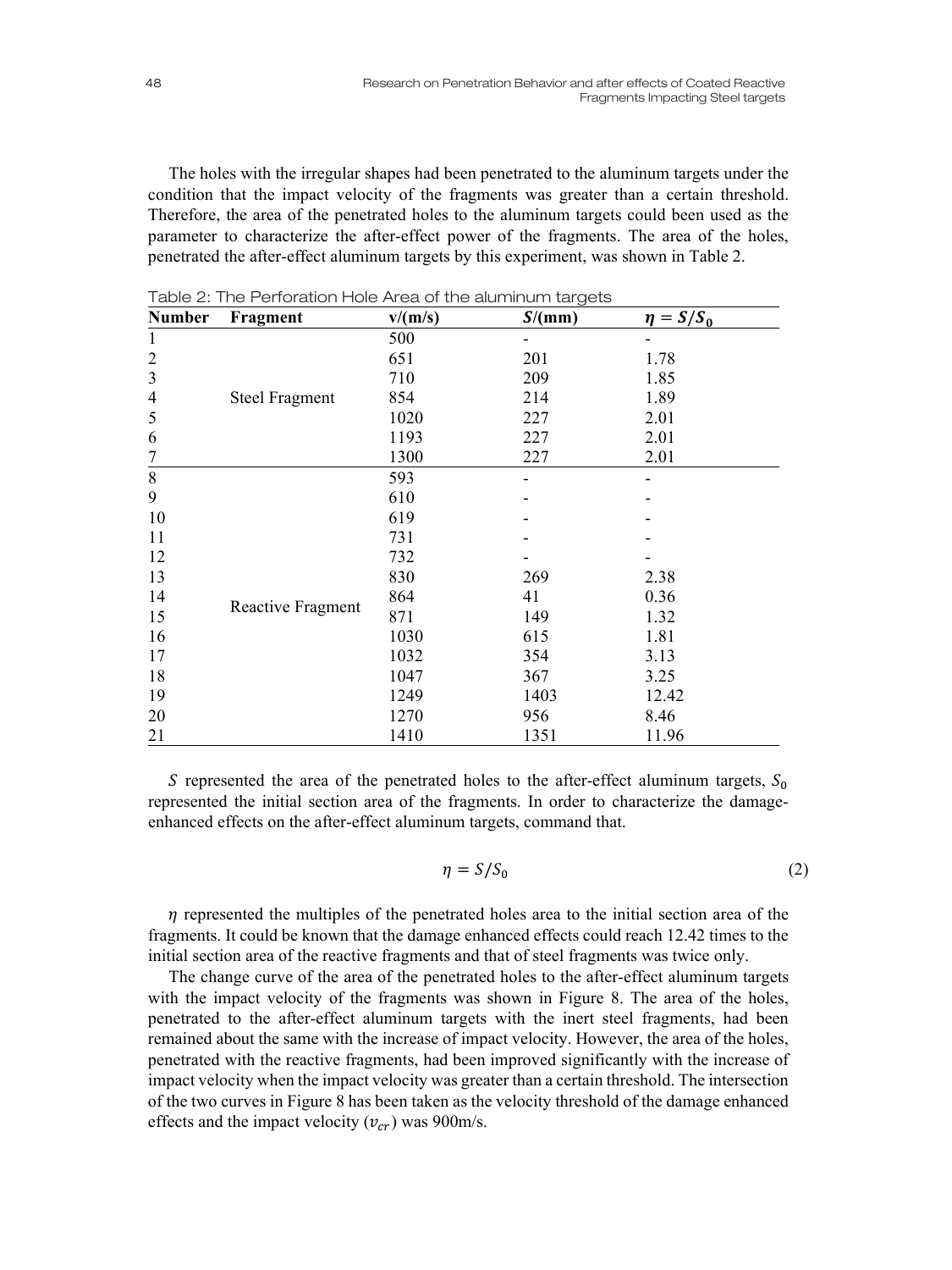

Figure 8: The relationship between hole area and impact velocity of the aluminum targets

3.3. The mechanism of the damage enhanced effects for the reactive fragments 3.3.1. The ballistic-limited velocity of the reactive fragments

The ballistic-limited velocity, denoted  $v_{50}$ , is an important index to evaluate the penetrating power of the fragments that refers to the average value of the maximum velocity of fragments penetrating the targets and the minimum velocity of fragments penetrating the targets completely.  $v_{50}$  had been proved to obey normal distribution with a large number of experiments. When the number of unpenetrated fragments is greater or less than the penetrated number, the calculation formula of  $v_{50}$  is as follows [10]:

$$
v_{50} = v_A + \frac{N_P - N_C}{N_P + N_C} (v_{\text{pmax}} - v_A)
$$
 (3)

$$
v_{50} = v_{A} + \frac{N_{c} - N_{p}}{N_{P} + N_{c}} (v_{A} - v_{pmin})
$$
\n(4)

In the formula,  $v_A$  represented the average value of all velocities in the mixed zone that the targets had been penetrated and unpenetrated.  $N_p$  represented the number of the unpenetrated fragments and  $N_c$  represented the penetrated fragments in the mixed zone.  $v_{pmax}$ represented the maximum velocity of the unpenetrated fragments.  $v_{pmin}$  represented the minimum velocity of the penetrated fragments. Based on the experimental data in this study, it could be concluded that the ballistic-limited velocity ( $v_{50}$ ) of the coated reactive fragments was 709m/s.

The empirical formula could be used to calculate the ballistic-limited velocity ( $v_{50}$ ) of the inert steel fragments [11],

$$
v_{50} = k \cdot (T\overline{A})^{\alpha} \cdot m_f^{\beta} \tag{5}
$$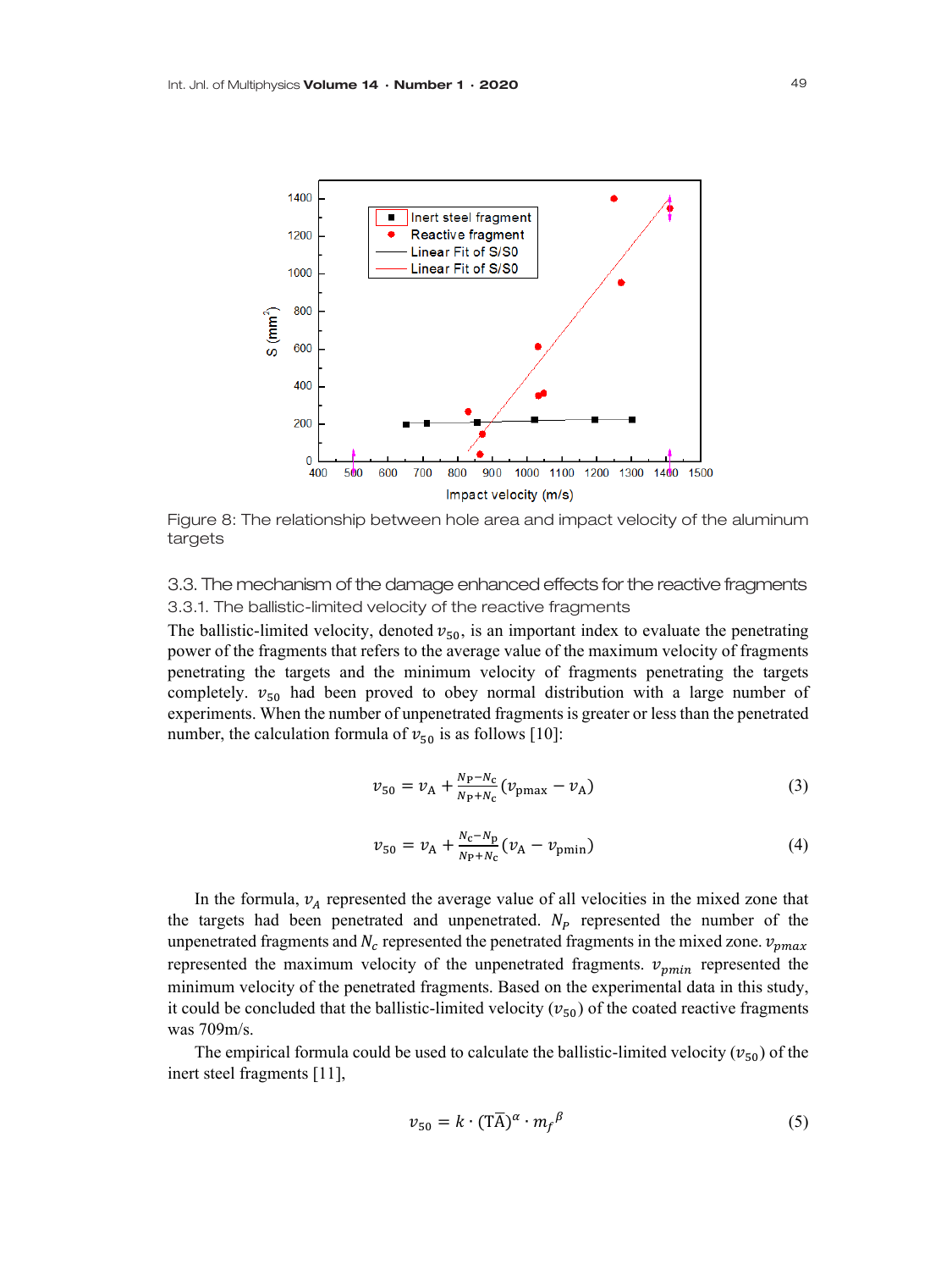In the formula,  $T$  represented the thickness of the targets plates.  $\overline{A}$  represented the average area of the fragments impacting the targets.  $m_f$  represented the mass of the fragments.  $k$ ,  $\alpha$ and  $\beta$  were the empirical coefficients related to the materials of the targeted plates. In this study, the empirical coefficients had been set as that k was 6942,  $\alpha$  was 0.906 and  $\beta$  was-0.906. It could be concluded that the ballistic-limited velocity  $(v_{50})$  of the insert steel fragments was 532m/s.

It follows that the ballistic-limited velocity of the reactive fragments was 1.3 times than that of the insert steel fragments with the same mass and size that means the penetration ability of active fragments had been weakened by 33%. The probable reasons was that the upsetting deformation had been enlarged and the penetration resistance had been increased due to the strength of the reactive fragments is lower than that of steel. As a result, the steel targeted plates with the same thickness could be penetrated at a higher impact velocity.

3.3.2. The mechanism of the damage enhanced effects for the reactive fragments The damage enhanced effects were resulted constitutionally from the penetration coupled damage of the fragments. The mechanism of the damage enhanced effects for the coated reactive fragments had been analyzed further in this study.

The residual velocity of the fragments impacting the targets could be calculated with the formula as follows [11]:

$$
v_r = v - v_{50} \tag{6}
$$

The velocity threshold and  $v_{50}$  ballistic-limited velocity of the damage enhanced effects could be calculated building on the above studies. Substituting into the formula (6), it could be concluded that the residual velocity of the fragments was 181m/s. Based on the analysis of the stress wave and threshold velocity of the reactive materials impacting the targets in the literature [12] , the velocity was equivalent to the threshold velocity of the "exposed" reactive fragments impacting the targets and the perforation capabilities of fragments would be improved significantly with increased velocity further. However, the experimental results of the above literature indicated that the damage effects of "perforation superimposing a strong plastic deformation" that had been produced by these experiments was insufficient to be achieved only by relying on this part of energy. Combined with observation results by the high-speed camera in this paper, it was found that some inner core reactive materials had been initiated reactions to release energy after the steel targets had been penetrated by the coated active fragments. Thus, it could be seen that the energy, triggering the damage enhanced effects of the coated reactive fragments, was composed of two parts. Part of the energy had been released from the reactions which had been initiated by the shear fracture of the reactive materials in the internal stress action, resulted from the reactive fragments penetrating the steel targets. The other part of the energy had been released from the reactions which had been initiated by the comprehensive actions of penetration and shear, resulted from the unbroken reactive materials continue impacting the after-effect targets. With the coupling of two parts of damage energy, the damage enhanced effects of "perforation superimposing a strong plastic deformation" on the after- effect targets had been produced. Since the velocity of energy released and the completeness of the reactions for the reactive materials was closely related to the impact velocity, the strength of the damage enhanced effects was enhanced with the increase of the impact velocity when it was greater than or equal to 900m/s.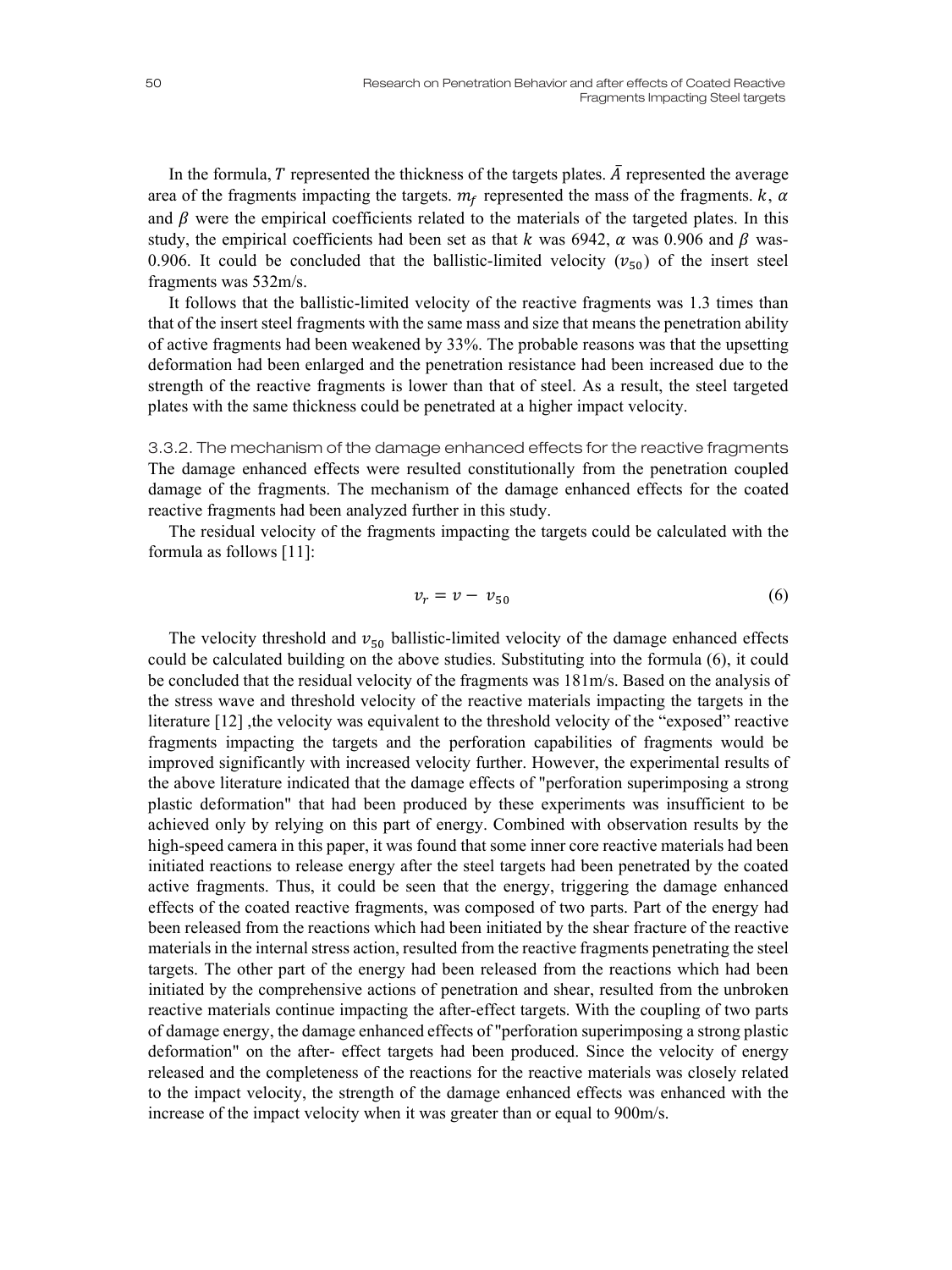#### 4. CONCLUSION

For research the penetration capability and the after-damage-enhanced effects of the steel fragments and coated reactive fragments, the impact test of the two types of fragments with the same mass and size penetrating the steel targets had been completed adopting ballistic rifle. The main conclusions were as follows:

- 1) The integral strength of the coated reactive fragments was lower than that of the inert steel fragments, which would lead to the reduce the penetration capability. The v50 ballisticlimited velocity of the coated reactive fragments impacting the 6mm Q235A steel target, was 709m/s and it was 1.33 times than that of the steel fragments with the same mass and size. The perforation diameter of the steel targets was greater by the coated reactive fragments than the insert steel fragments perforated. The perforation diameter, resulted the reactive fragments, had been increases by 10% when the targets was impacted by the two types fragments at the same velocity.
- 2) The expansion enhanced effect on the after effect-targets could be produced in the condition that the impact velocity of the coated reactive fragments should be greater than 900m/s while the residual velocity should be greater than 181m/s, and that the expansion enhanced effects had been strengthened along with the impact velocity increased. The probable reasons of the damage enhanced effects had been analyzed that the coupled damage effects had been resulted from two parts energy. Part of the energy had been released from the reactions which had been initiated by the shear fracture of the reactive materials in the internal stress action, resulted from the reactive fragments penetrating the steel targets. The other part of the energy had been released from the reactions which had been initiated by the comprehensive actions of penetration and shear, resulted from the unbroken reactive materials continue impacting the after-effect targets.

# **REFERENCES**

- [1] Li Shuang, Wang Lixia. Study on reactive material warhead propped by MDBA company[J]. Aero Weaponry, 2016(2):76-76.
- [2] Peng jun, Yuan Baohui, Chen Jin, etc. The Damage enhancement reactive projectile technology[J]. Aerodynamic missile journal, 2017(8):84-88.
- [3] Ronald A. Advanced energetic materials[R], Washington DC: National Academies Press, 2004.
- [4] YANG Yi, ZHENG Ying, WANG Kun. Development progress of high density reactive materials and their damage effect [J]. Ordnance Material Science And Engineering, 2013,36(4):81-85.
- [5] SHUAI Jun-feng, JIANG Jian-wei, WANG Shu-you, etc. Compound Reactive Fragment Penetrating Steel Target[J]. Chinese Journal of Energetic Materials, 2009,17(6):722-725.
- [6] LU Zhonghua, SUN Wenxu, LUO Zhiheng, etc. Penetration Effect of Reactive Fragment on Medium Thickness Aluminum Alloy Target Aimed at[J]. Science and Technology Review,2013,31(17):46-50.
- [7] CHEN Jin, CHEN Yuan-jian, YUAN Bao-hui, etc. Experimental Investigation on Penetration Behavior of Reactive Fragment against Steel Plates[J]. Science Technology and Engineering, 2014,14(35):52-55.
- [8] Fengyue Xu, Baoqun Geng, Xuepeng Zhang, etc. Experimental Study on behind-Plate Overpressure Effect by Reactive Material Projectile[J]. Propellants, Explosives, Pyrotechnics, 2017, (42): 192-197.